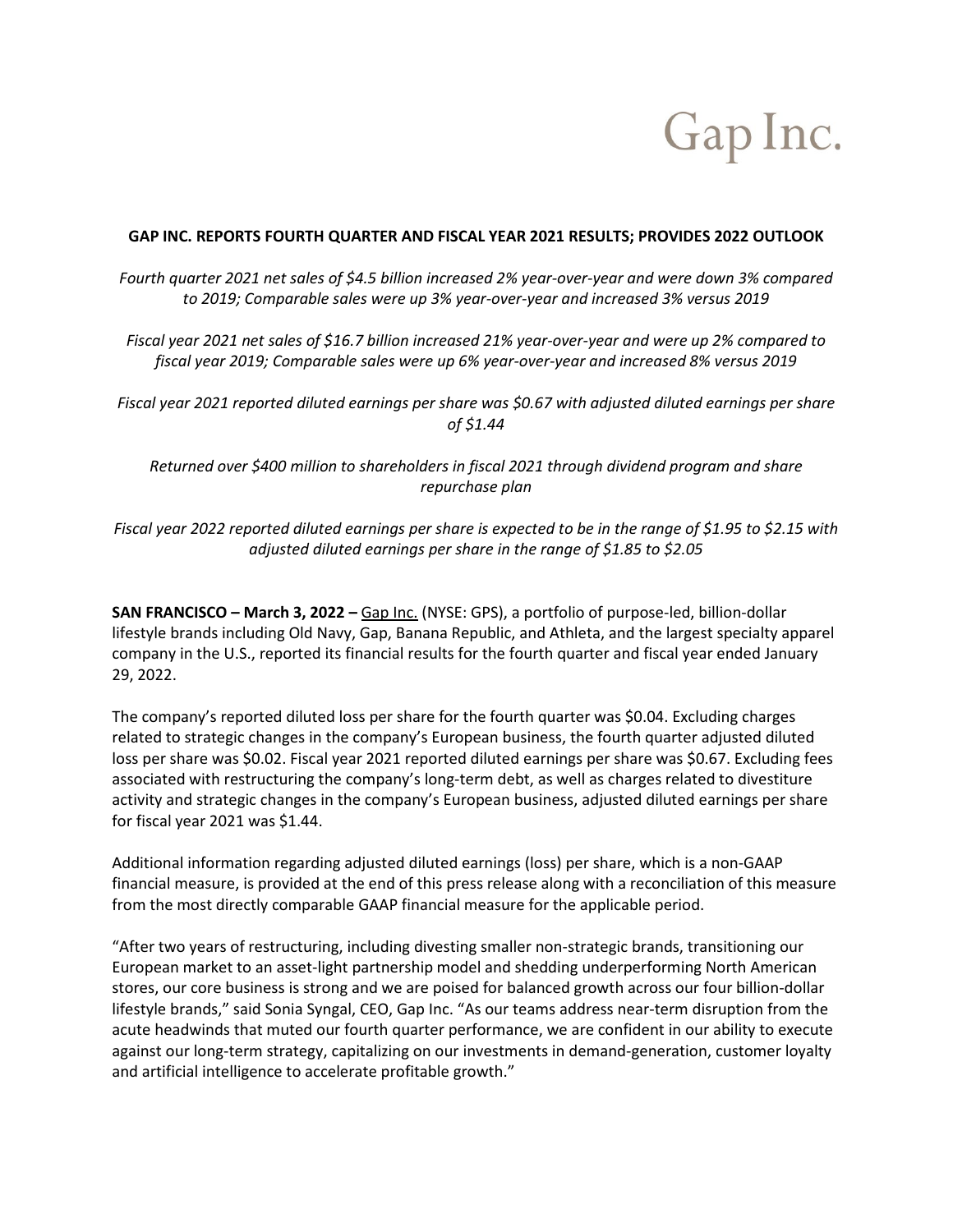Due to the significant impact of COVID-19 on prior year figures, financial comparisons in this release are being made primarily to the same period in fiscal year 2019. Fourth quarter and full year results for fiscal 2020 and 2019 can be found in the tables at the end of this press release.

The company's fourth quarter fiscal year 2021 net sales of \$4.5 billion were down 3% compared to 2019. Strategic permanent store closures and divestitures reduced net sales by approximately 9 percentage points versus 2019. Online sales grew 44% compared to the fourth quarter of 2019 and represented 43% of the total business. Fourth quarter comparable sales were up 3% versus 2019 and 3% year-over-year.

Fiscal year 2021 net sales of \$16.7 billion represented a 2% increase versus fiscal year 2019. Strategic permanent store closures and divestitures reduced net sales by approximately 7 percentage points versus 2019. Fiscal year 2021 online sales grew 57% versus 2019 and represented 39% of total net sales. Comparable sales for fiscal year 2021 grew 8% versus 2019 and were up 6% year-over-year. The comparable sales calculation reflects online sales and comparable sales days in stores that were open.

Net sales and comparable sales by global brand were as follows:

- **Old Navy:** Fourth quarter net sales were muted in part due to supply chain impacts, up 2% versus 2019 with comparable sales flat versus 2019. For the year, the brand crossed \$9 billion in net sales, up 14% compared to fiscal year 2019 with comparable sales up 12% versus 2019. Leaning into its market leadership in Active, Denim and Kids and Baby, Old Navy is wellpositioned as a Value brand, offering the Democracy of Style for the whole family at jawdropping prices.
- **Gap:** Fourth quarter net sales declined 13% versus 2019, with permanent store closures contributing an estimated 17 percentage points of decline. Global comparable sales increased 3% with North America comparable sales up 12% versus the fourth quarter of 2019. Fiscal year 2021 net sales were down 12% compared to fiscal year 2019, with permanent store closures reducing sales by an estimated 15 percentage points. Global comparable sales for fiscal year 2021 were up 2% with North America comparable sales up 12% versus 2019. Building on its base of a healthier core and right-sized fleet, Gap is set to scale the strong partnerships it established in 2021, from Gap Home with Walmart and Yeezy Gap to its joint venture with NEXT in Europe, to further extend the brand's reach and relevancy around the globe.
- **Banana Republic:** Fourth quarter net sales declined 11% versus 2019, with permanent store closures contributing an estimated 10 percentage points of the decline. Comparable sales were down 2% versus the fourth quarter of 2019. Fiscal year 2021 net sales were down 18% compared to fiscal year 2019, with permanent store closures reducing sales by an estimated 10 percentage points. Comparable sales for fiscal year 2021 were down 9% versus 2019. Following the brand's successful re-launch, Banana Republic's new premium positioning has resulted in Average Unit Retail growth, higher basket size and an increase in higher income shoppers. At the same time, the brand is expanding into new adjacent categories such as the launch of BR Baby.
- **Athleta:** Fourth quarter net sales were up 52% versus 2019 with comparable sales up 42% versus the fourth quarter of 2019. Fiscal year 2021 net sales were up 48% compared to fiscal year 2019 with comparable sales up 39% versus 2019. Athleta is on track to hit \$2 billion in net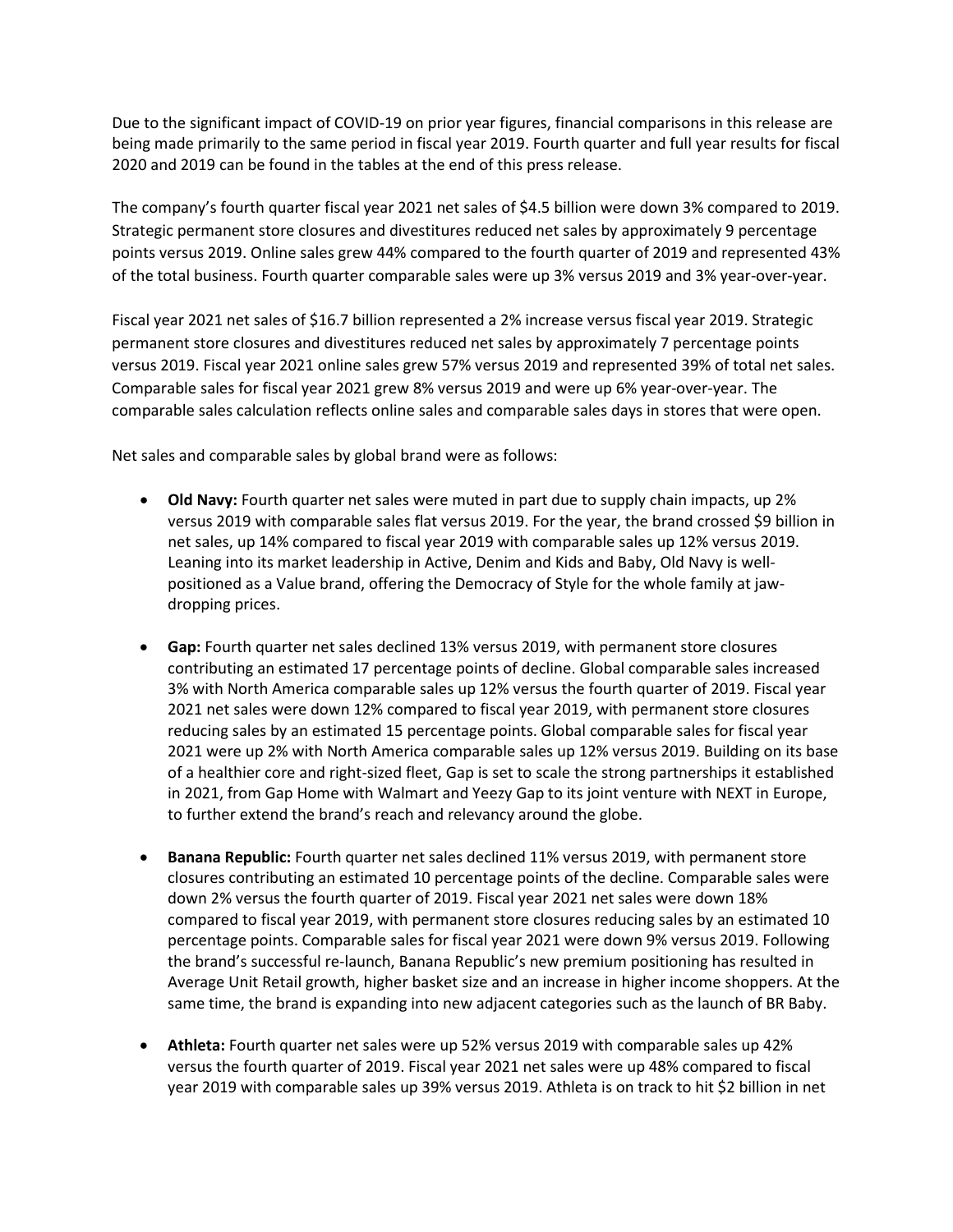sales by fiscal year 2023 led by its digital strength and capabilities, including its growth in the wellness space six months into the launch of AthletaWell.

### **Fourth Quarter Fiscal 2021 Results:**

- Gross margin was 33.7% in the fourth quarter, 260 basis points lower than 2019 adjusted gross margin driven by:
	- o Merchandise margins down 500 basis points versus 2019 due to nearly 600 basis points of estimated air freight costs which were partially offset by higher Average Unit Retails through lower discounting.
	- o Rent, Occupancy and Depreciation (ROD) leverage of 240 basis points versus 2019 due to online growth, strategic store closures and rent negotiations.
- Reported operating expenses were \$1.5 billion or 33.5% of net sales. Adjusted operating expenses were 33.3% of net sales, 300 basis points higher than the 2019 adjusted rate. The fourth quarter rate reflects an increased investment in marketing to support demand generation, investments in technology to build out digital and supply chain capabilities, and higher incentive compensation and fulfillment expenses, partially offset by reductions in store expenses.
- Operating margin for the quarter was 0.2% on a reported basis. Adjusted operating margin of 0.4% decreased 550 basis points compared to adjusted operating margin in 2019 and includes an estimated impact of nearly 600 basis points or \$275 million in transitory air freight expense.
- Net interest expense for the quarter was \$16 million.
- Tax expense for the quarter was \$8 million on a pre-tax loss of \$8 million resulting in an effective tax rate of negative 100%.

### **Fiscal Year 2021 Results:**

- Gross margin of 39.8% improved 220 basis points versus 2019 adjusted gross margin driven by:
	- o Merchandise margins down 100 basis points versus 2019 as Average Unit Retail growth was offset by an estimated 240 basis points of air freight expense.
	- o Rent, Occupancy and Depreciation (ROD) leverage of 320 basis points versus 2019 due to online growth, strategic store closures and rent negotiations.
- Operating expenses were \$5.8 billion or 35.0% of net sales on a reported basis. Adjusted operating expenses were 34.3% of net sales, 310 basis points higher than the 2019 adjusted rate. The fiscal year 2021 rate reflects an increased investment in growth, primarily through marketing and technology, as well as higher incentive compensation costs.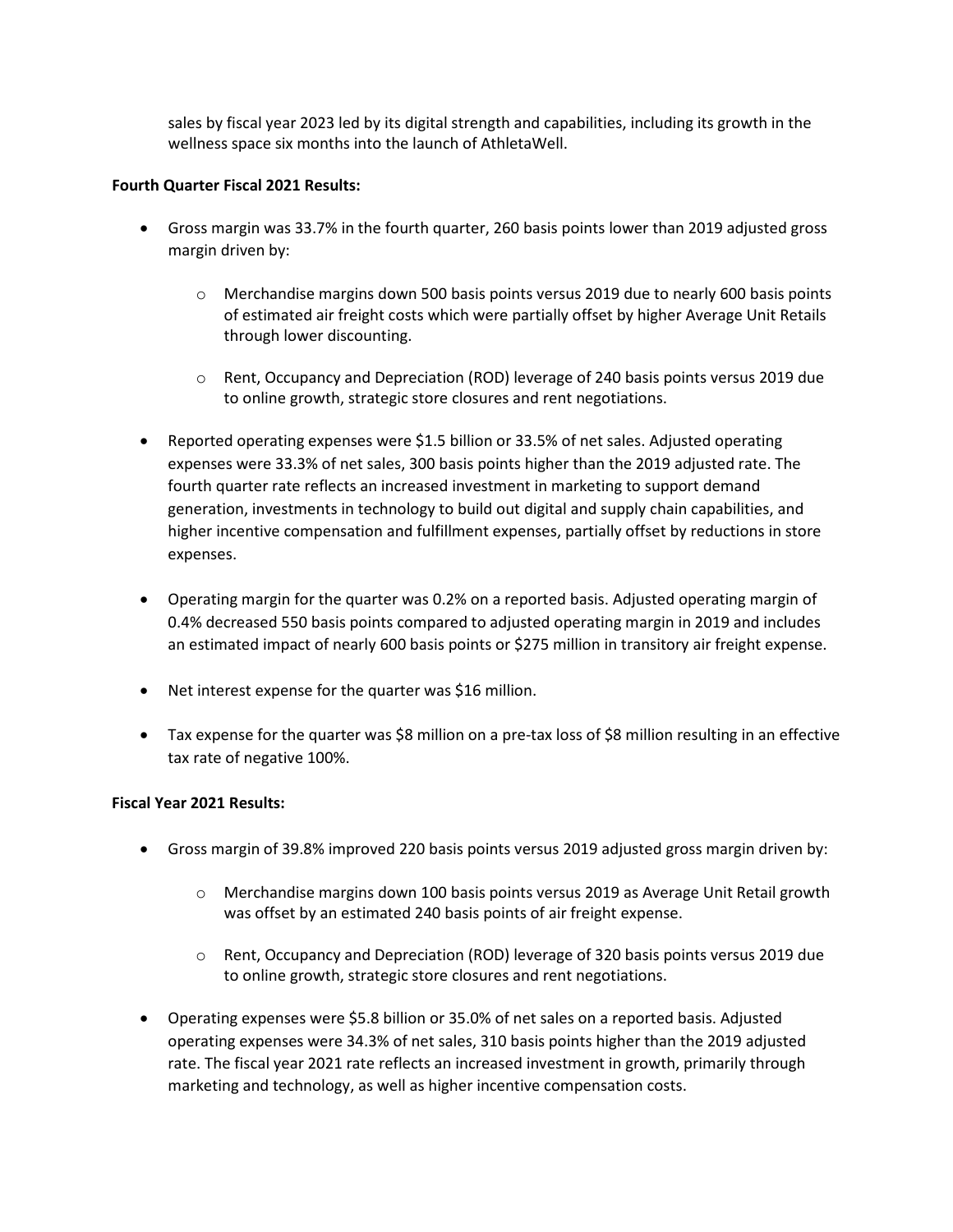- Operating margin for fiscal year 2021 was 4.9% on a reported basis. Adjusted operating margin of 5.5% decreased 90 basis points compared to 2019 adjusted operating margin and includes an estimated impact of approximately 240 basis points or \$430 million in air freight expense.
- Net interest expense for fiscal year 2021 was \$162 million.
- The effective tax rate for the fiscal year 2021 was 20.7%. Excluding the net impact related to divestitures, strategic changes in the company's European business and loss on extinguishment of debt, the full year adjusted effective tax rate was 26.2%.
- During the year, the company repurchased 9 million shares for a total of \$201 million and ended fiscal year 2021 with 371 million shares outstanding.
- The company paid a dividend of \$0.12 per share during the fourth quarter of fiscal year 2021. In fiscal year 2021, the company paid dividends totaling \$226 million. In addition, on February 24, 2022, the company announced that its Board of Directors authorized a first quarter fiscal 2022 dividend of \$0.15 per share, an increase of 25% versus the fourth quarter fiscal 2021 dividend.
- Fiscal year 2021 ending inventory was up 23% year-over-year with about 15% of the growth driven by longer in-transit times. The remaining increase was driven by higher Average Unit Cost resulting from air expense that the company expects to sell through in the first half of fiscal 2022 and from product mix shifts into higher cost items.
- The company ended fiscal year 2021 with \$0.9 billion in cash and cash equivalents. Fiscal year 2021 free cash flow, defined as net cash from operating activities less purchases of property and equipment, was \$115 million.
- Fiscal year 2021 capital expenditures were \$694 million.
- The company ended fiscal year 2021 with 3,399 store locations in over 40 countries, of which 2,835 were company operated.

Additional information regarding adjusted gross margin, adjusted operating expenses, adjusted operating margin, adjusted effective tax rate, and free cash flow, all of which are non-GAAP financial measures, is provided at the end of this press release along with a reconciliation of these measures from the most directly comparable GAAP financial measures for the applicable period.

# **Fiscal Year 2022 Outlook:**

For fiscal year 2022, the company expects its reported diluted earnings per share to be in the range of \$1.95 to \$2.15. Excluding a net benefit expected from international initiatives, the company expects its adjusted diluted earnings per share to be in the range of \$1.85 to \$2.05.

The company provided the following additional guidance: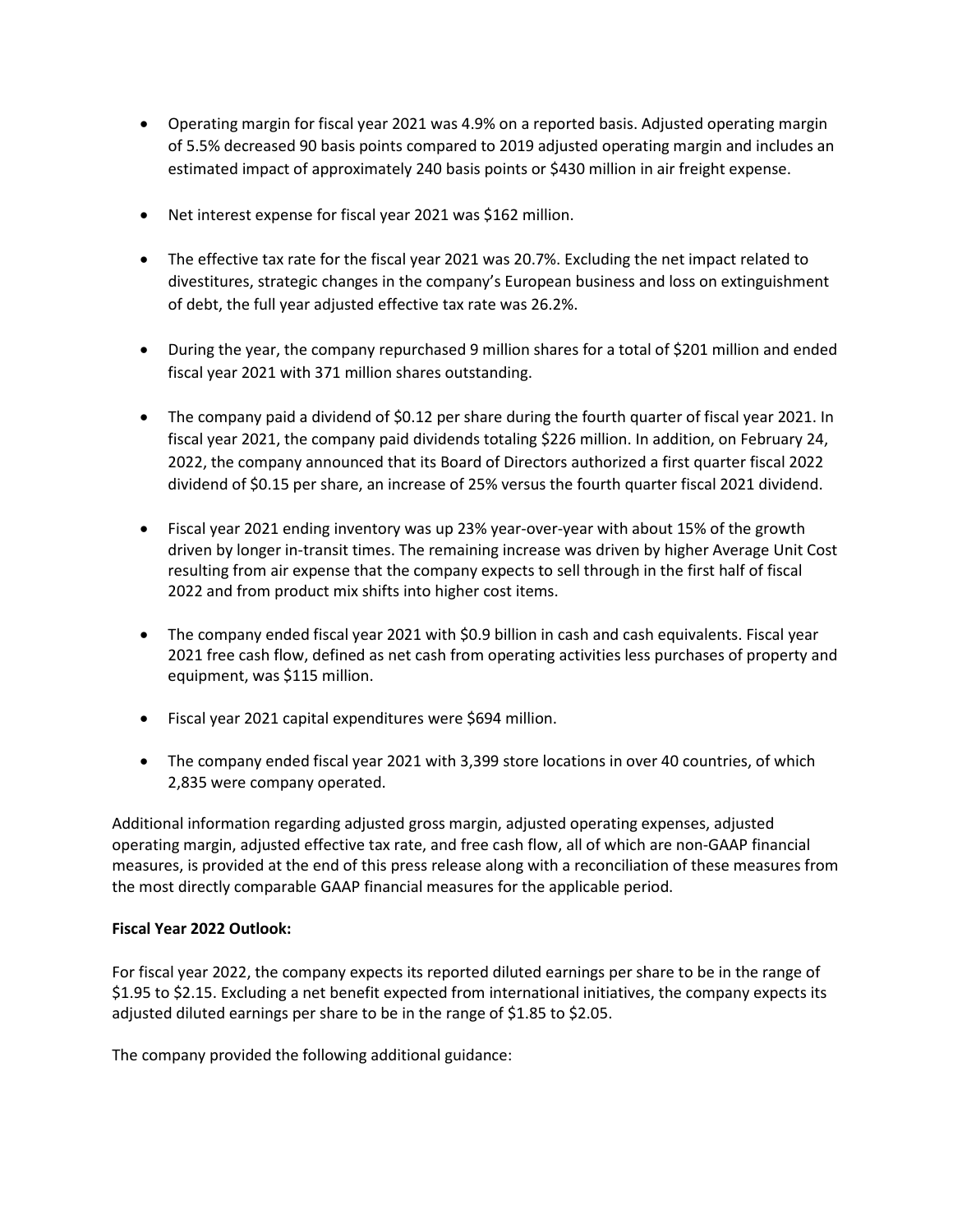**Net Sales:** The company expects fiscal year 2022 revenue growth to be in the low single-digit range versus fiscal year 2021 with first quarter net sales expected to be down mid to high-single digits versus the first quarter of 2021.

**Operating Margin:** The company expects to deliver operating margin of 6.3% to 6.8% on a reported basis and 6.0% to 6.5% on an adjusted basis in fiscal year 2022.

**Net Interest Expense:** The company expects net interest expense of about \$70 million for fiscal year 2022.

**Effective Tax Rate**: The company expects its fiscal year 2022 effective tax rate to be about 27%.

**Inventory**: The company expects first quarter ending inventory to be up in the mid-twenty percent range relative to the first quarter of fiscal year 2021 as a result of earlier booking to offset longer intransit times.

**Capital Expenditures:** The company expects capital spending to be approximately \$700 million in fiscal year 2022. Capital spending is expected to primarily support growth investments including digital, loyalty, and supply chain capacity projects, along with investment in store growth for Old Navy and Athleta.

**Real Estate:** The company expects to open about 30 to 40 stores each for Old Navy and Athleta in fiscal year 2022. In addition, as part of its 350-store closure plan, the company expects to close about 50 to 60 Gap and Banana Republic stores in North America during the year.

"As we transition to 2022, we are focused on delivering value to shareholders through our economic model, enabled by the progress we've made against our strategy through repositioning unprofitable areas of the business and building brand relevance," said Katrina O'Connell, Executive Vice President and Chief Financial Officer, Gap Inc. "Our primary focus is on the long-term health of the business and delivering profitable growth year after year. We are clear on our 2022 priorities and are acutely focused on realizing increased operational efficiency and, most importantly, driving sustainable, profitable growth."

### **Webcast and Conference Call Information**

Joe Scheeline, Head of Corporate Finance and Investor Relations at Gap Inc., will host a summary of the company's fourth quarter and fiscal year 2021 results during a conference call and webcast from approximately 2:00 p.m. to 3:00 p.m. Pacific Time today. Joe will be joined by Chief Executive Officer Sonia Syngal and Chief Financial Officer Katrina O'Connell.

To access the conference call, please use the "Click to Join" link below to have the conference call you. The link becomes active 15 minutes prior to the scheduled start time.

### **[Click to Join](https://nam10.safelinks.protection.outlook.com/?url=https%3A%2F%2Fevents.globalmeet.com%2FPublic%2FClickToJoin%2FZW5jPW9raVZ0WUZBY1VZcWhQUlE2QlMrN05zaHl1NW5jVGVodEtGUTJ0WFZJNjVnWVUzT2lpRVI4dz09&data=04%7C01%7Cnina_bari%40gap.com%7C708b816422d04616635508d9d155ed43%7C348a129655b6466ea7af4ad1a1b79713%7C1%7C0%7C637770989254590329%7CUnknown%7CTWFpbGZsb3d8eyJWIjoiMC4wLjAwMDAiLCJQIjoiV2luMzIiLCJBTiI6Ik1haWwiLCJXVCI6Mn0%3D%7C3000&sdata=rNrShsme3SJ5iuyKwGkQpAZwHaMWpIoyDyyGtuKz%2FW8%3D&reserved=0)**

If you prefer to dial in, you can join by calling 1-855-5000-GPS or 1-855-500-0477 (participant passcode: 7571387). International callers may dial 1-323-794-2078. The webcast can be accessed at [investors.gapinc.com.](https://investors.gapinc.com/)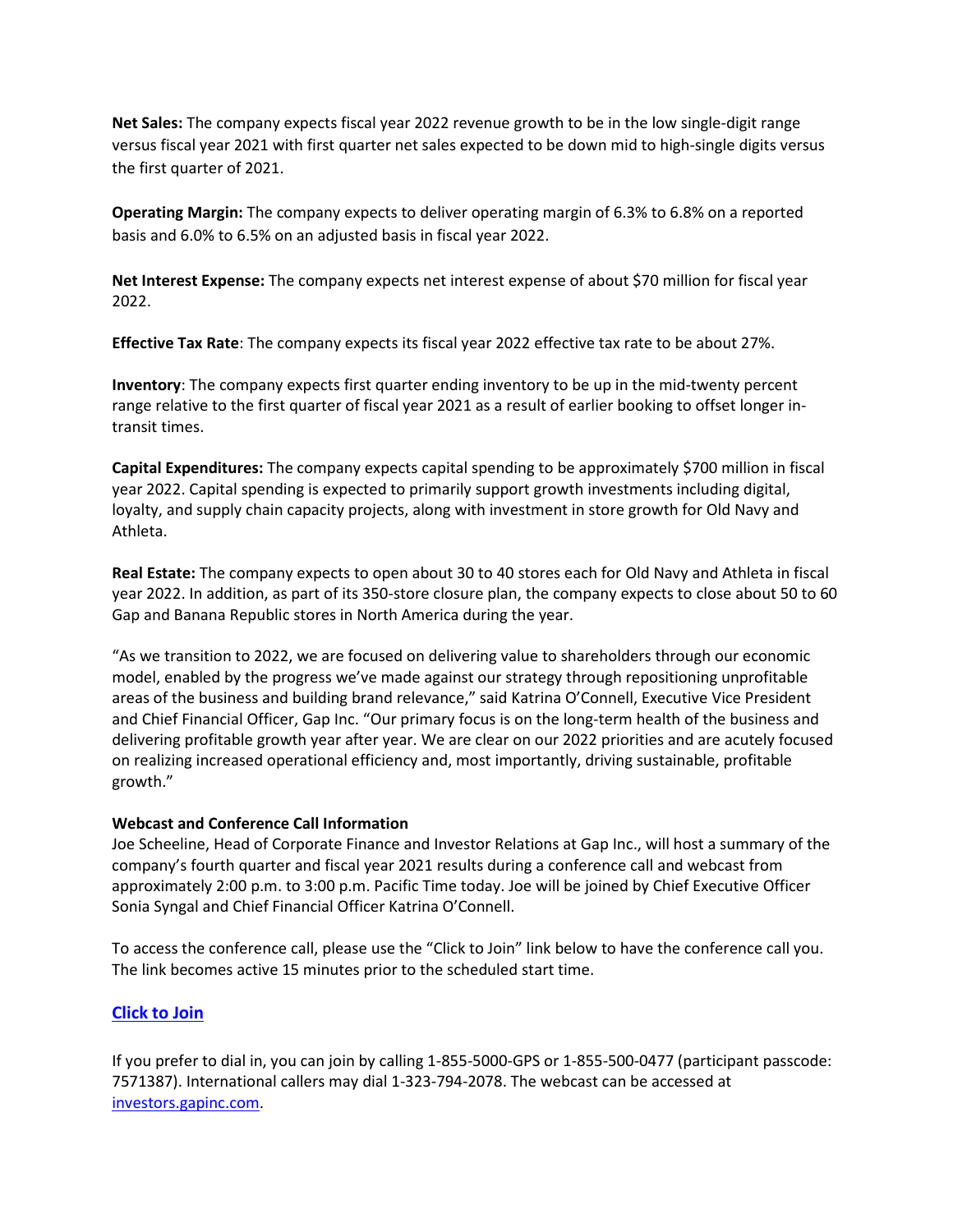#### **Non-GAAP Disclosure**

This press release includes financial measures that have not been calculated in accordance with U.S. generally accepted accounting principles (GAAP) and are therefore referred to as non-GAAP financial measures. The non-GAAP measures described below are intended to provide investors with additional useful information about the company's financial performance, to enhance the overall understanding of its past performance and future prospects and to allow for greater transparency with respect to important metrics used by management for financial and operating decision-making. The company presents these non-GAAP financial measures to assist investors in seeing its financial performance from management's view and because it believes they provide an additional tool for investors to use in computing the company's core financial performance over multiple periods with other companies in its industry. Additional information regarding the intended use of each non-GAAP measure included in this press release is provided in the tables to this press release.

The non-GAAP measures included in this press release are adjusted gross margin, adjusted operating expenses, adjusted operating margin, adjusted effective tax rate, adjusted diluted earnings (loss) per share, and free cash flow. These non-GAAP measures exclude the impact of certain items that are set forth in the tables to this press release.

The non-GAAP measures used by the company should not be considered as a substitute for, or superior to, measures of financial performance prepared in accordance with GAAP and may not be the same as similarly titled measures used by other companies due to possible differences in method and in items or events being adjusted. The company urges investors to review the reconciliation of these non-GAAP financial measures to the most directly comparable GAAP financial measures included in the tables to this press release below, and not to rely on any single financial measure to evaluate its business. The non-GAAP financial measures used by the company have limitations in their usefulness to investors because they have no standardized meaning prescribed by GAAP and are not prepared under any comprehensive set of accounting rules or principles.

#### **Forward-Looking Statements**

This press release and related conference call and webcast contain forward-looking statements within the "safe harbor" provisions of the Private Securities Litigation Reform Act of 1995. All statements other than those that are purely historical are forward-looking statements. Words such as "expect," "anticipate," "believe," "estimate," "intend," "plan," "project," and similar expressions also identify forward-looking statements. Forward-looking statements include statements regarding the following: the health, strength and relevance of our business and brands; growing our business and brands; building brand relevance; executing against our strategy; initiatives to reposition unprofitable business areas and the expected benefits therefrom; accelerating and delivering sustainable and profitable growth; delivering value to shareholders; realizing increased operational efficiency; Old Navy's market leadership and brand positioning; Gap's core health and fleet size; partnering Gap's business and scaling partnerships to drive Gap's sales in 2022; extending Gap's reach and relevancy; Banana Republic's relaunch and brand positioning; Banana Republic's Average Unit Retail growth, basket size, pricing authority and customer file; Banana Republic's expansion into new categories; Athleta's net sales growth through 2023; Athleta's digital strength and capabilities; Athleta's growth in the wellness space and AthletaWell; investments in growth, marketing, demand generation, artificial intelligence, technology, digital, customer loyalty and supply chain and the expected benefits therefrom; online growth; reported and adjusted diluted earnings per share in 2022; the net benefit of international initiatives in 2022; revenue growth in 2022; first quarter 2022 net sales; reported and adjusted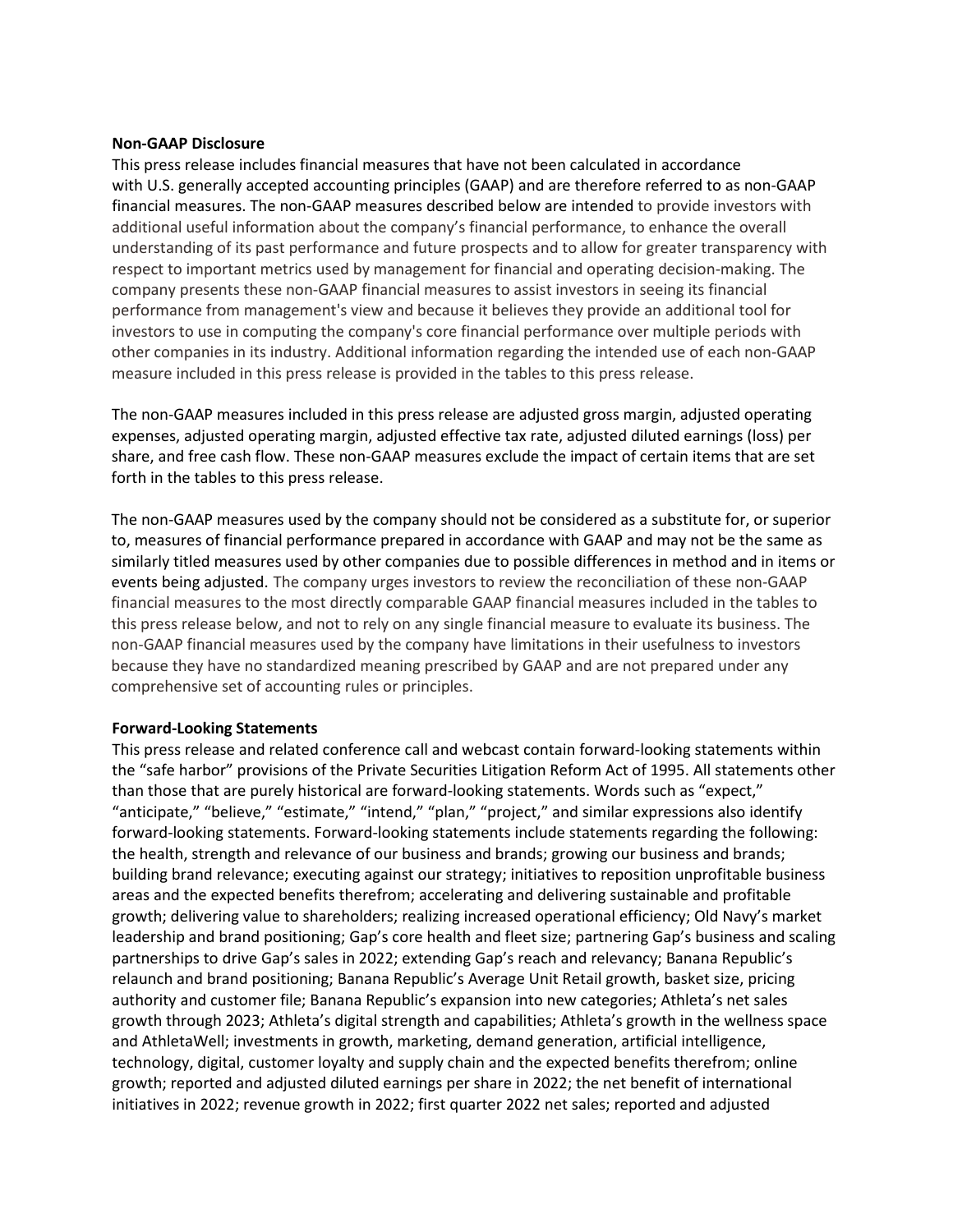operating margin in 2022; net interest expense in 2022; effective tax rate in 2022; ending inventory for the first quarter of 2022; inventory in-transit times for the first quarter of 2022; capital spending in 2022; store openings and closures in 2022; competing in 2022; partnerships and the expected benefits therefrom; revenue growth; our online business; our integrated loyalty program and the expected benefits therefrom; customer behavior and the impact on our business; offering versatile and on-trend product; our market leadership in certain areas; improving profitability and on-time deliveries delays in 2022; expected transit times and booking deadlines; diversifying port exposure; optimizing manufacturing and proximate sourcing; digital product creation across our brands; product delays and air freight costs in 2022 and the first quarter of 2022; selling through air freight costs in 2022; the profitability of our brands in 2022; Old Navy revenue in 2022 and the first quarter of 2022; Old Navy comparable sales in 2022; Old Navy product categories and balance in 2022; weakness at Old Navy in the first quarter of 2022; Gap's product and pricing authority; Gap's distribution points in 2022; optimizing our core business; changes in the media landscape and media consumption habits; increasing personalization for loyalty customers; monetizing relationships with loyalty customers; transitioning our credit card program; initiatives to transform and de-risk our supply chain and the expected benefits therefrom; inventory management initiatives and the expected benefits therefrom; product category mix; the power and versatility of our portfolio; executing against our long-term economic model; delivering total shareholder return; operating margin leverage; EPS growth; the sale of our UK distribution center and the expected benefits therefrom; gross margins in 2022; merchandise margins in 2022; ROD in 2022; Average Unit Cost, commodity prices and product mix changes in 2022; discount rates in 2022; SG&A in 2022; driving efficiencies in operations in 2022; our dividend and share repurchase programs; expected share repurchases in 2022; cash inflows and cash generation in 2022; and achieving our long-term operating margin goal.

Because these forward-looking statements involve risks and uncertainties, there are important factors that could cause our actual results to differ materially from those in the forward-looking statements. These factors include, without limitation, the following risks, any of which could have an adverse effect on our financial condition, results of operations, and reputation: the overall global economic and geopolitical environment, consumer spending patterns and risks associated with the COVID-19 pandemic; the risk that economic conditions worsen beyond what is currently estimated by management; the risk that inflationary pressures increase beyond our ability to control, which may increase our expenses and negatively impact consumer demand; the risk that additional information may arise during our close process or as a result of subsequent events that would require us to make adjustments to our financial information; the risk that we may be unable to mitigate the impact of global supply chain disruptions on our business and operations and maintain inventory commensurate with customer demand; the risk that supply chain delays will result in receiving inventory after the intended selling season and lead to significant impairment charges; the risk that we or our franchisees may be unsuccessful in gauging apparel trends and changing consumer preferences; the risk that we fail to maintain, enhance and protect our brand image; the highly competitive nature of our business in the United States and internationally; engaging in or seeking to engage in strategic transactions that are subject to various risks and uncertainties; the risk that our investments in customer, digital, loyalty, supply chain and omni-channel shopping initiatives may not deliver the results we anticipate; the risk that we fail to manage key executive succession and retention and to continue to attract qualified personnel; the risk that we may be unable to manage our inventory effectively and the impact on our gross margins; the risks to our business, including our costs and supply chain, associated with global sourcing and manufacturing; the risks to our reputation or operations associated with importing merchandise from foreign countries, including failure of our vendors to adhere to our Code of Vendor Conduct; the risk of data or other security breaches that may result in increased costs, violations of law,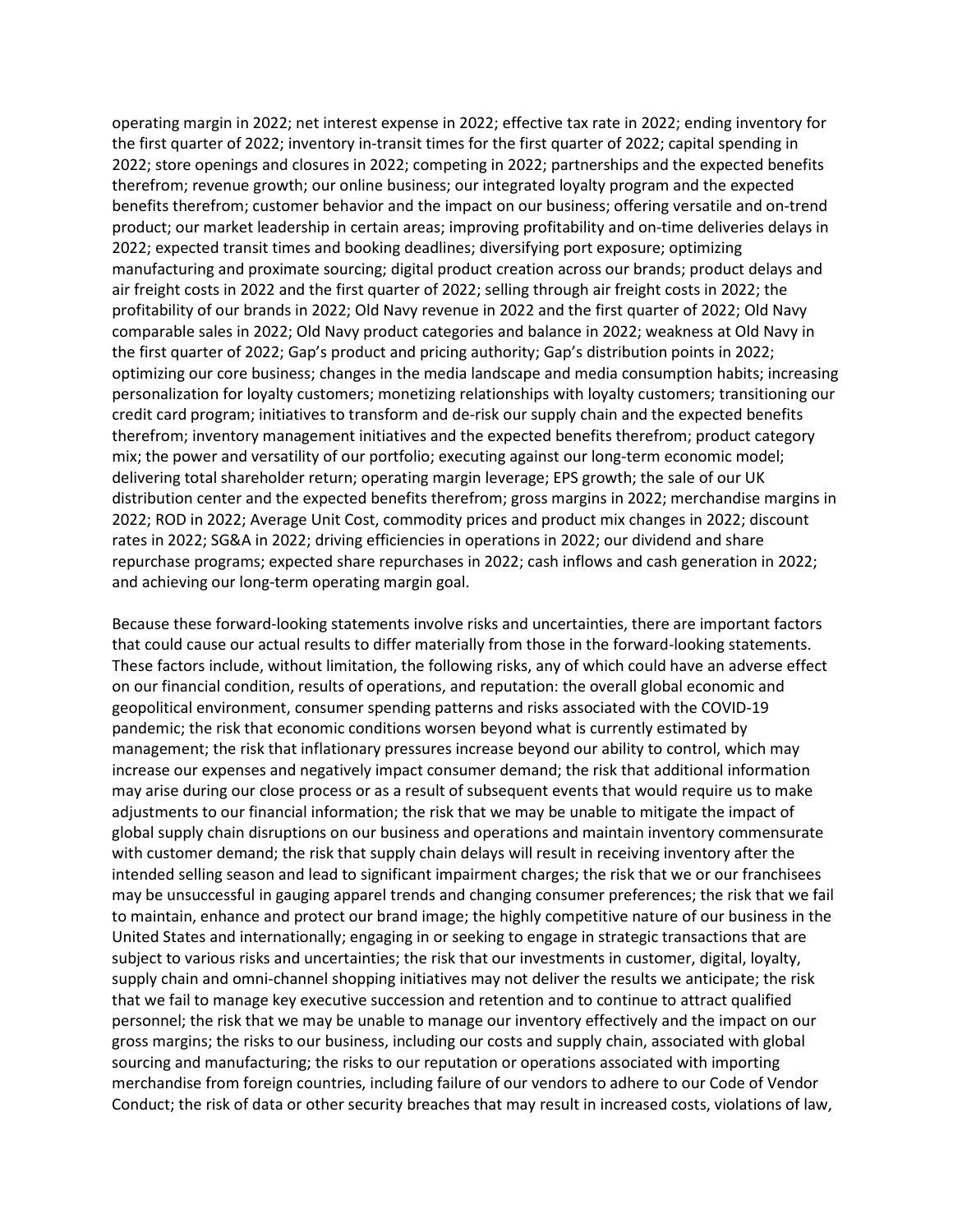significant legal and financial exposure, and a loss of confidence in our security measures; the risk of failures of, or updates or changes to, our information technology systems; the risk that our efforts to expand internationally may not be successful; the risk that our arrangements with franchise partners to operate stores in Europe and elsewhere will not be successful in growing our brands and amplifying our reach; the risk that our franchisees and licensees could impair the value of our brands; the risk that trade matters could increase the cost or reduce the supply of apparel available to us; the risk of exposure to foreign currency exchange rate fluctuations; the risk that comparable sales and margins will experience fluctuations; natural disasters, public health crises (including the ongoing COVID-19 pandemic), political crises, negative global climate patterns, or other catastrophic events; the risk that we or our franchisees may be unsuccessful in identifying, negotiating, and securing new store locations and renewing, modifying, or terminating leases for existing store locations effectively; the risk that we will not be successful in defending various proceedings, lawsuits, disputes, and claims; our failure to comply with applicable laws and regulations and changes in the regulatory or administrative landscape; reductions in income and cash flow from our credit card arrangement related to our private label and co-branded credit cards and our new credit card arrangement; the risk that our level of indebtedness may impact our ability to operate and expand our business; the risk that we and our subsidiaries may be unable to meet our obligations under our outstanding long-term debt; the risk that changes in our credit profile or deterioration in market conditions may limit our access to the capital markets; the risk that the adoption of new accounting pronouncements will impact future results; and the risk that we do not repurchase some or all of the shares we anticipate purchasing pursuant to our repurchase program.

Additional information regarding factors that could cause results to differ can be found in our Annual Report on Form 10-K filed with the Securities and Exchange Commission on March 16, 2021, as well as our subsequent filings with the Securities and Exchange Commission.

These forward-looking statements are based on information as of March 3, 2022. We assume no obligation to publicly update or revise our forward-looking statements even if experience or future changes make it clear that any projected results expressed or implied therein will not be realized.

#### **About Gap Inc.**

Gap Inc., a collection of purpose-led lifestyle brands, is the largest American specialty apparel company offering clothing, accessories, and personal care products for men, women, and children under th[e Old](https://oldnavy.gap.com/)  [Navy,](https://oldnavy.gap.com/) [Gap,](https://www.gap.com/) [Banana Republic,](https://bananarepublic.gap.com/) an[d Athleta](https://athleta.gap.com/) brands. The company uses omni-channel capabilities to bridge the digital world and physical stores to further enhance its shopping experience. Gap Inc. is guided by its purpose, Inclusive, by Design, and takes pride in creating products and experiences its customers love while doing right by its employees, communities, and planet. Gap Inc. products are available for purchase worldwide through company-operated stores, franchise stores, and e-commerce sites. Fiscal year 2021 net sales were \$16.7 billion. For more information, please visit [www.gapinc.com.](http://www.gapinc.com/)

# **Investor Relations Contact:**  Emily Gacka (415) 427-1972 [Investor\\_relations@gap.com](mailto:Investor_relations@gap.com)

**Media Relations Contact:**  Jason Allen [Press@gap.com](mailto:Press@gap.com)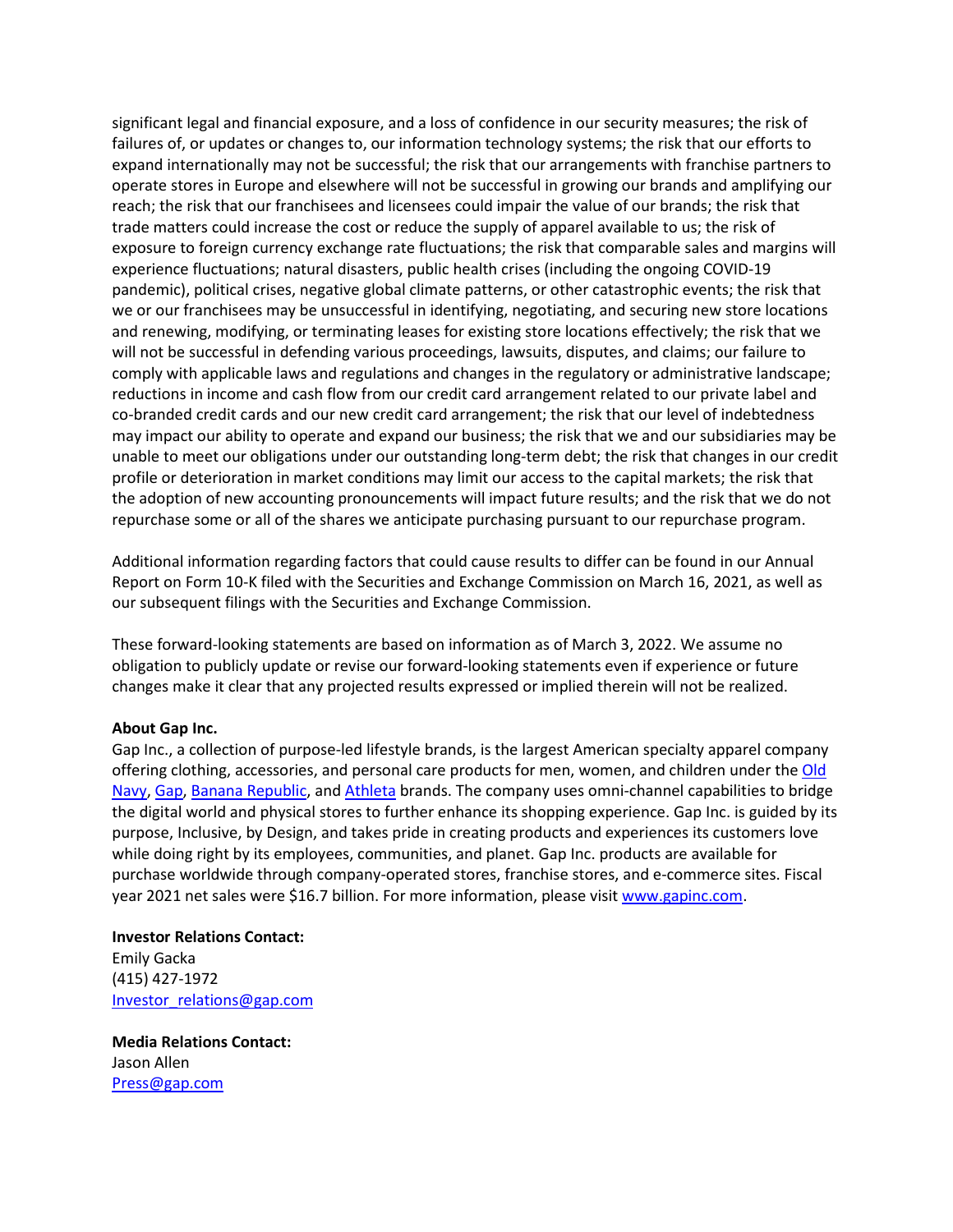# **The Gap, Inc. CONDENSED CONSOLIDATED BALANCE SHEETS UNAUDITED**

| (\$ in millions)                               | <b>January 29, 2022</b> | <b>January 30, 2021</b> |                            | February 1, 2020 (a) |
|------------------------------------------------|-------------------------|-------------------------|----------------------------|----------------------|
| <b>ASSETS</b>                                  |                         |                         |                            |                      |
| Current assets:                                |                         |                         |                            |                      |
| Cash and cash equivalents                      | \$<br>877               | \$<br>1,988             | \$                         | 1,364                |
| Short-term investments                         |                         | 410                     |                            | 290                  |
| Merchandise inventory                          | 3,018                   | 2,451                   |                            | 2,156                |
| Other current assets                           | 1,270                   | 1,159                   |                            | 706                  |
| <b>Total current assets</b>                    | 5,165                   | 6,008                   |                            | 4,516                |
| Property and equipment, net                    | 3,037                   | 2,841                   |                            | 3,122                |
| Operating lease assets                         | 3,675                   | 4,217                   |                            | 5,402                |
| Other long-term assets                         | 884                     | 703                     |                            | 639                  |
| <b>Total assets</b>                            | \$<br>12,761            | \$<br>13,769            | $\boldsymbol{\mathsf{\$}}$ | 13,679               |
| LIABILITIES AND STOCKHOLDERS' EQUITY           |                         |                         |                            |                      |
| <b>Current liabilities:</b>                    |                         |                         |                            |                      |
| Accounts payable                               | \$<br>1,951             | \$<br>1,743             | \$                         | 1,174                |
| Accrued expenses and other current liabilities | 1,367                   | 1,276                   |                            | 1,067                |
| Current portion of operating lease liabilities | 734                     | 831                     |                            | 920                  |
| Income taxes payable                           | 25                      | 34                      |                            | 48                   |
| <b>Total current liabilities</b>               | 4,077                   | 3,884                   |                            | 3,209                |
| Long-term liabilities:                         |                         |                         |                            |                      |
| Long-term debt                                 | 1,484                   | 2,216                   |                            | 1,249                |
| Long-term operating lease liabilities          | 4,033                   | 4,617                   |                            | 5,508                |
| Other long-term liabilities                    | 445                     | 438                     |                            | 397                  |
| Total long-term liabilities                    | 5,962                   | 7,271                   |                            | 7,154                |
| Total stockholders' equity                     | 2,722                   | 2,614                   |                            | 3,316                |
| Total liabilities and stockholders' equity     | \$<br>12,761            | \$<br>13,769            | $\boldsymbol{\mathsf{\$}}$ | 13,679               |

(a) Fiscal 2019 information provided for comparability.

\_\_\_\_\_\_\_\_\_\_\_\_\_\_\_\_\_\_\_\_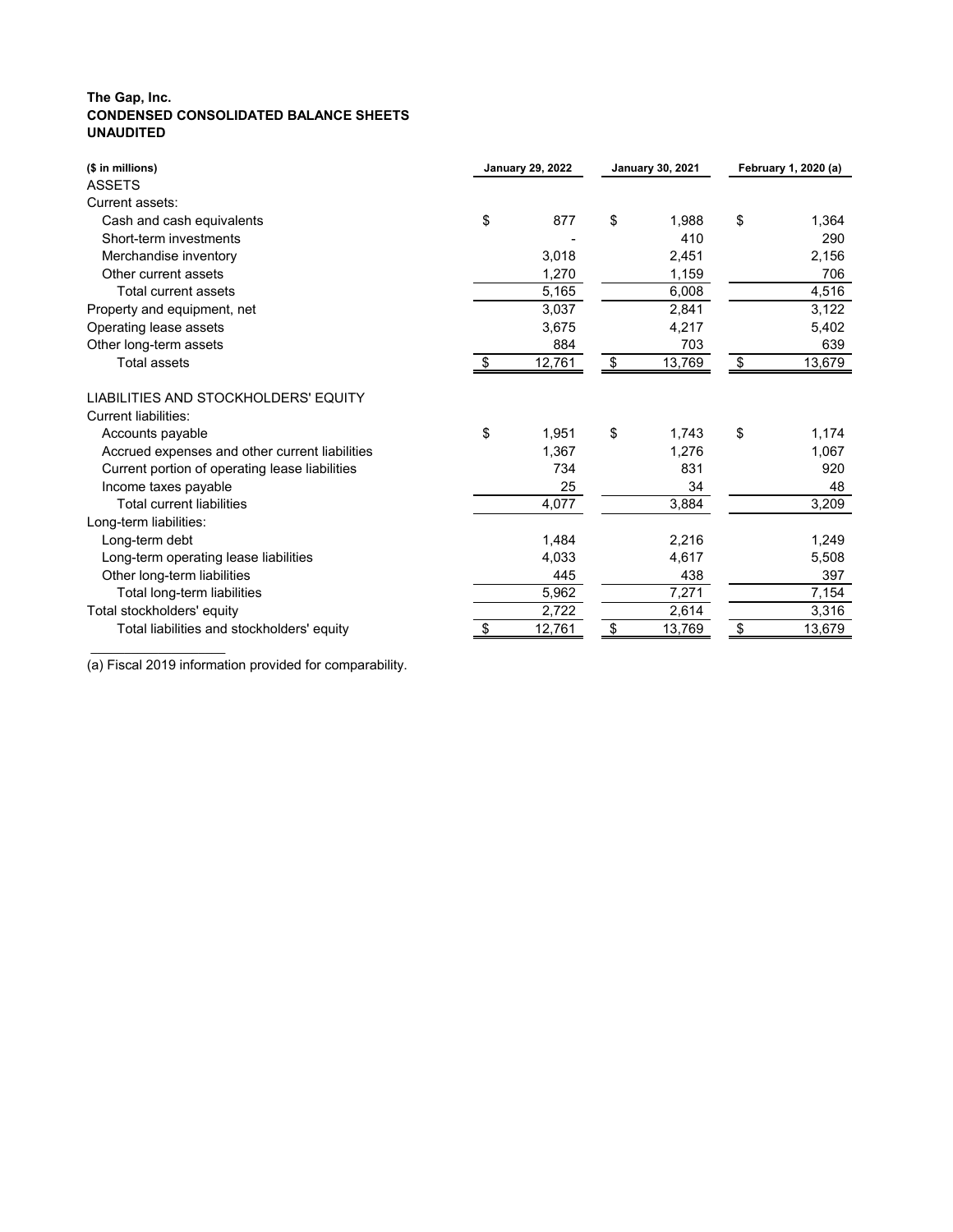# **The Gap, Inc. CONDENSED CONSOLIDATED STATEMENTS OF OPERATIONS UNAUDITED**

\_\_\_\_\_\_\_\_\_\_\_\_\_\_\_\_\_\_\_\_

|                                                      | <b>13 Weeks Ended</b> |                         |  |                         |    |                      |    | 52 Weeks Ended          |    |                         |                           |                      |  |
|------------------------------------------------------|-----------------------|-------------------------|--|-------------------------|----|----------------------|----|-------------------------|----|-------------------------|---------------------------|----------------------|--|
| (\$ and shares in millions except per share amounts) |                       | <b>January 29, 2022</b> |  | <b>January 30, 2021</b> |    | February 1, 2020 (a) |    | <b>January 29, 2022</b> |    | <b>January 30, 2021</b> |                           | February 1, 2020 (a) |  |
| Net sales                                            | ٦ħ.                   | 4,525                   |  | 4,424                   | \$ | 4,674                | \$ | 16,670                  | \$ | 13,800                  | \$                        | 16,383               |  |
| Cost of goods sold and occupancy expenses            |                       | 3,002                   |  | 2,756                   |    | 3,000                |    | 10,033                  |    | 9,095                   |                           | 10,250               |  |
| Gross profit                                         |                       | 1,523                   |  | 1,668                   |    | 1,674                |    | 6,637                   |    | 4,705                   |                           | 6,133                |  |
| Operating expenses                                   |                       | 1,515                   |  | 1,534                   |    | 1,919                |    | 5,827                   |    | 5,567                   |                           | 5,559                |  |
| Operating income (loss)                              |                       | 8                       |  | 134                     |    | (245)                |    | 810                     |    | (862)                   |                           | 574                  |  |
| Loss on extinguishment of debt                       |                       |                         |  |                         |    |                      |    | 325                     |    | 58                      |                           |                      |  |
| Interest, net                                        |                       | 16                      |  | 57                      |    |                      |    | 162                     |    | 182                     |                           | 46                   |  |
| Income (loss) before income taxes                    |                       | (8)                     |  | 77                      |    | (254)                |    | 323                     |    | (1, 102)                |                           | 528                  |  |
| Income taxes                                         |                       |                         |  | (157)                   |    | (70)                 |    | 67                      |    | (437)                   |                           | 177                  |  |
| Net income (loss)                                    |                       | (16)                    |  | 234                     |    | (184)                |    | 256                     |    | (665)                   |                           | 351                  |  |
| Weighted-average number of shares - basic            |                       | 373                     |  | 375                     |    | 373                  |    | 376                     |    | 374                     |                           | 376                  |  |
| Weighted-average number of shares - diluted          |                       | 373                     |  | 382                     |    | 373                  |    | 383                     |    | 374                     |                           | 378                  |  |
| Earnings (loss) per share - basic                    |                       | (0.04)                  |  | 0.62                    | \$ | (0.49)               | \$ | 0.68                    | \$ | (1.78)                  | $\boldsymbol{\mathsf{S}}$ | 0.93                 |  |
| Earnings (loss) per share - diluted                  |                       | (0.04)                  |  | 0.61                    | S  | (0.49)               | \$ | 0.67                    |    | (1.78)                  | \$                        | 0.93                 |  |

(a) Fourth quarter of fiscal 2019 quarter-to-date and year-to-date information provided for comparability.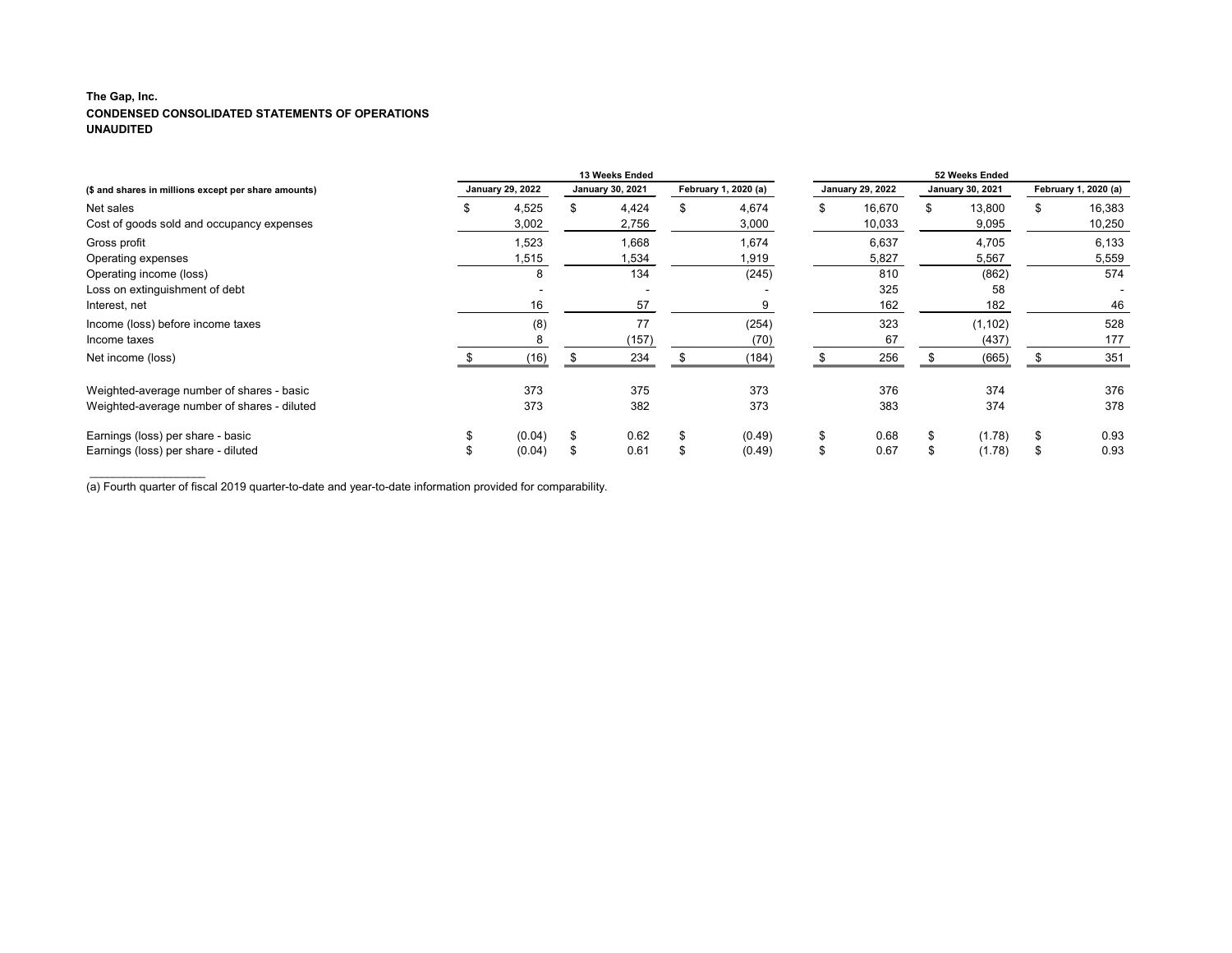# **The Gap, Inc. CONDENSED CONSOLIDATED STATEMENTS OF CASH FLOWS UNAUDITED**

|                                                                                             | 52 Weeks Ended         |                        |
|---------------------------------------------------------------------------------------------|------------------------|------------------------|
| (\$ in millions)                                                                            | January 29,<br>2022(a) | January 30,<br>2021(a) |
| Cash flows from operating activities:                                                       |                        |                        |
| Net income (loss)                                                                           | \$<br>256              | \$<br>(665)            |
| Depreciation and amortization                                                               | 504                    | 507                    |
| Impairment of operating lease assets                                                        | 8                      | 391                    |
| Impairment of store assets                                                                  |                        | 135                    |
| Loss on extinguishment of debt                                                              | 325                    | 58                     |
| Loss on divestiture activity                                                                | 59                     |                        |
| Change in merchandise inventory                                                             | (593)                  | (305)                  |
| Change in accounts payable                                                                  | 186                    | 564                    |
| Change in income taxes payable, net of receivables and other tax-related items              | (85)                   | (304)                  |
| Other, net                                                                                  | 148                    | (144)                  |
| Net cash provided by operating activities                                                   | 809                    | 237                    |
| Cash flows from investing activities:                                                       |                        |                        |
| Purchases of property and equipment                                                         | (694)                  | (392)                  |
| Purchases of short-term investments                                                         | (753)                  | (508)                  |
| Proceeds from sales and maturities of short-term investments                                | 1,162                  | 388                    |
| Net cash paid for divestiture activity                                                      | (21)                   |                        |
| Payments for acquisition activity, net of cash acquired                                     | (135)                  |                        |
| Other                                                                                       | (5)                    | $\overline{2}$         |
| Net cash used for investing activities                                                      | (446)                  | (510)                  |
| Cash flows from financing activities:                                                       |                        |                        |
| Proceeds from revolving credit facility                                                     |                        | 500                    |
| Payments for revolving credit facility                                                      |                        | (500)                  |
| Proceeds from issuance of long-term debt                                                    | 1,500                  | 2,250                  |
| Payments to extinguish debt                                                                 | (2, 546)               | (1, 307)               |
| Payments for debt issuance costs                                                            | (16)                   | (61)                   |
| Proceeds from issuances under share-based compensation plans                                | 54                     | 22                     |
| Withholding tax payments related to vesting of stock units                                  | (36)                   | (9)                    |
| Repurchases of common stock                                                                 | (201)                  |                        |
| Cash dividends paid                                                                         | (226)                  |                        |
| Net cash provided by (used for) financing activities                                        | (1,471)                | 895                    |
| Effect of foreign exchange rate fluctuations on cash, cash equivalents, and restricted cash | (6)                    | 13                     |
| Net increase (decrease) in cash, cash equivalents, and restricted cash                      | (1, 114)               | 635                    |
| Cash, cash equivalents, and restricted cash at beginning of period                          | 2,016                  | 1,381                  |
| Cash, cash equivalents, and restricted cash at end of period                                | 902                    | \$<br>2,016            |
|                                                                                             |                        |                        |

(a) For the fifty-two weeks ended January 29, 2022 and January 30, 2021, total cash, cash equivalents, and restricted cash includes \$25 million and \$28 million, respectively, of restricted cash recorded in other current assets and other long-term assets on the Consolidated Balance Sheets.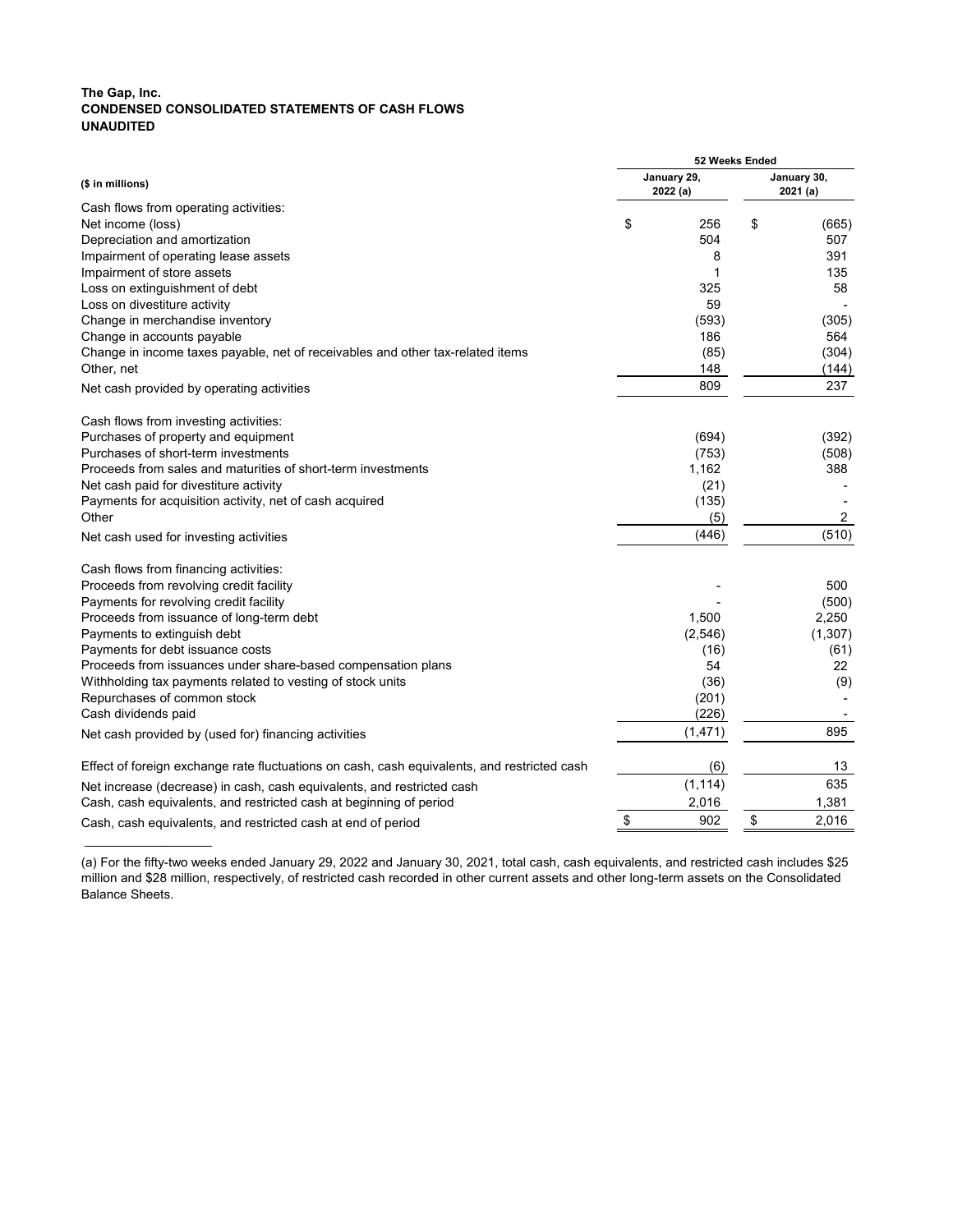# **FREE CASH FLOW**

Free cash flow is a non-GAAP financial measure. We believe free cash flow is an important metric because it represents a measure of how much cash a company has available for discretionary and non-discretionary items after the deduction of capital expenditures. We require regular capital expenditures including technology improvements to automate processes, engage with customers, and optimize our supply chain in addition to building and maintaining stores. We use this metric internally, as we believe our sustained ability to generate free cash flow is an important driver of value creation. However, this non-GAAP financial measure is not intended to supersede or replace our GAAP results.

|                                           | 52 Weeks Ended          |                         |
|-------------------------------------------|-------------------------|-------------------------|
| (\$ in millions)                          | <b>January 29, 2022</b> | <b>January 30, 2021</b> |
| Net cash provided by operating activities | 809                     | 237                     |
| Less: Purchases of property and equipment | (694)                   | (392)                   |
| Free cash flow                            | 115                     | (155)                   |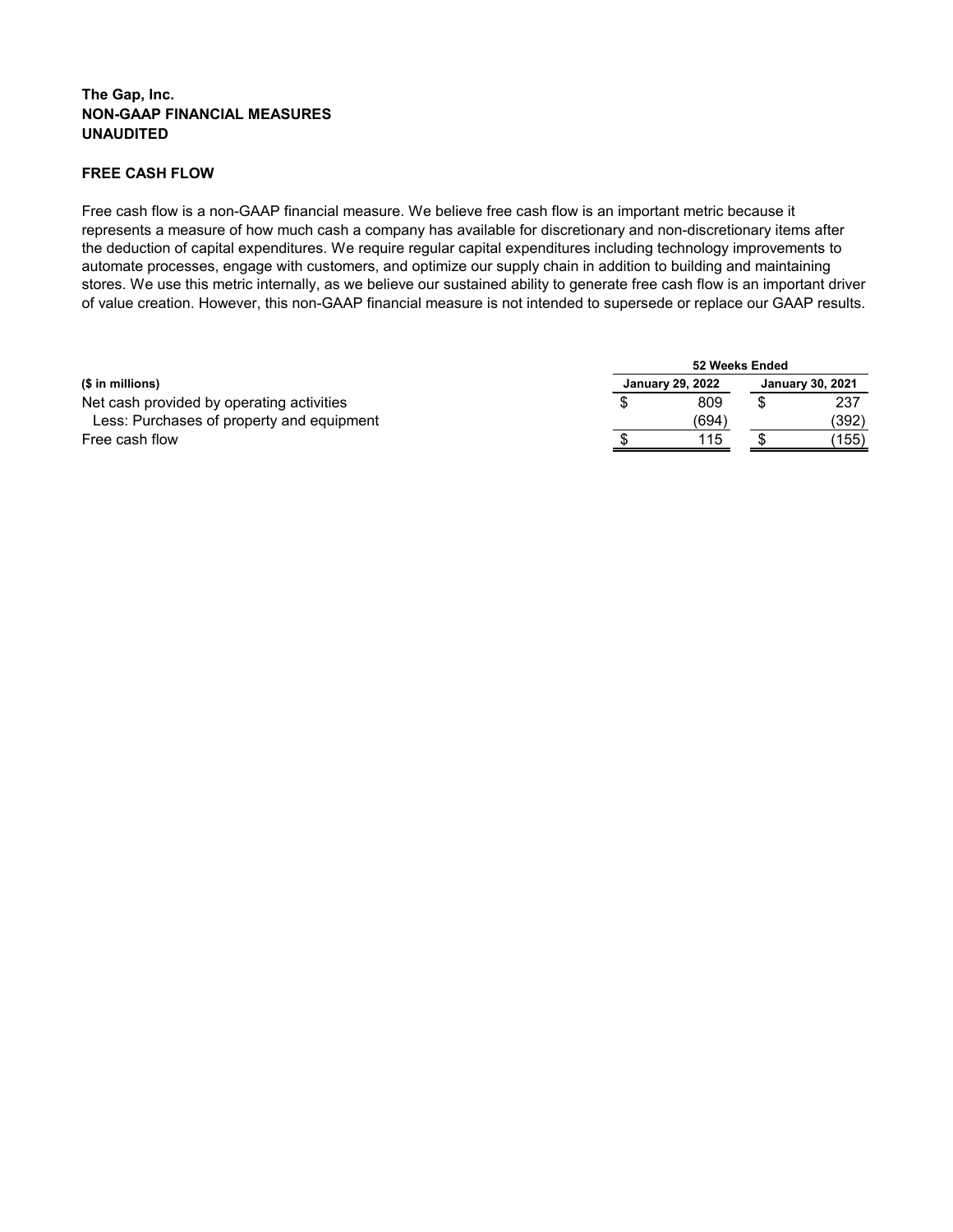$\overline{\phantom{a}}$  , where the contract of the contract of the contract of the contract of the contract of the contract of the contract of the contract of the contract of the contract of the contract of the contract of the contr

| (\$ in millions)                              |                                     | Operating                       |                            |                            |                        |                             | <b>Earnings</b>                      |
|-----------------------------------------------|-------------------------------------|---------------------------------|----------------------------|----------------------------|------------------------|-----------------------------|--------------------------------------|
| 13 Weeks Ended January 29, 2022               | <b>Operating</b><br><b>Expenses</b> | Expenses as a<br>% of Net Sales | Operating<br><b>Income</b> | Operating<br><b>Margin</b> | <b>Income</b><br>Taxes | <b>Net Income</b><br>(Loss) | (Loss) per<br><b>Share - Diluted</b> |
| GAAP metrics, as reported<br>Adjustments for: | .515                                | 33.5%                           |                            | 0.2%                       |                        | (16)                        | (0.04)                               |
| Strategic actions in Europe (a)               | (8)                                 | (0.2)%                          |                            | 0.2%                       |                        |                             | 0.02                                 |
| Non-GAAP metrics                              | .507                                | 33.3%                           | 16                         | 0.4%                       |                        | (8)                         | (0.02)                               |

|               | <b>Earnings per</b>    |
|---------------|------------------------|
| Net           | <b>Share - Diluted</b> |
| <b>Income</b> | (c)                    |
| \$256         | \$<br>0.67             |
| 32            | 0.08                   |
| 242           | 0.63                   |
| 22            | 0.06                   |
| 552           | 1 44                   |

| (\$ in millions)                 |                     |                     |                  | Operating      |                  |           | Loss on        |               |               | <b>Earnings per</b>    |
|----------------------------------|---------------------|---------------------|------------------|----------------|------------------|-----------|----------------|---------------|---------------|------------------------|
|                                  |                     | <b>Gross Margin</b> | <b>Operating</b> | Expenses as a  | <b>Operating</b> | Operating | Extinguishment | <b>Income</b> | <b>Net</b>    | <b>Share - Diluted</b> |
| 52 Weeks Ended January 29, 2022  | <b>Gross Profit</b> | (c)                 | <b>Expenses</b>  | % of Net Sales | <b>Income</b>    | Margin    | of Debt        | Taxes         | <b>Income</b> | (c)                    |
| GAAP metrics, as reported        | 6,637               | 39.8%               | 5,827<br>Ъ.      | 35.0%          | 810              | 4.9%      | 325            | 67            | 256           | 0.67                   |
| Adjustments for:                 |                     |                     |                  |                |                  |           |                |               |               |                        |
| Strategic actions in Europe (a)  | (9)                 | $(0.1)$ %           | (50)             | (0.3)%         | 41               | 0.2%      |                |               | 32            | 0.08                   |
| Loss on extinguishment of debt   |                     | -%                  | $\sim$           | $-$ %          |                  | $-$ %     | (325)          | 83            | 242           | 0.63                   |
| Loss on divestiture activity (b) |                     | $-$ %               | (59)             | (0.4)%         | 59               | 0.4%      |                |               | 22            | 0.06                   |
| Non-GAAP metrics                 | 6,628               | 39.8%               | 5,718            | 34.3%          | 910              | 5.5%      |                | $-196$        | 552           | .44                    |
|                                  |                     |                     |                  |                |                  |           |                |               |               |                        |

# **ADJUSTED STATEMENT OF OPERATIONS METRICS FOR THE FOURTH QUARTER AND FISCAL YEAR 2021**

The following adjusted statement of operations metrics are non-GAAP financial measures. These measures are provided to enhance visibility into the Company's underlying results for the period excluding the impacts of strategic changes related to our operating model in Europe, the loss on extinguishment of debt, and the loss on divestiture activity. Management believes that excluding certain items from statement of operations metrics that are not part of the Company's core operations provides additional information to investors to facilitate the comparison of results against past and future years. However, these non-GAAP financial measures are not intended to supersede or replace the GAAP measures.

(b) Represents the impact of the loss on divestiture activity for the Janie and Jack and Intermix brands.

(c) Metrics were computed individually for each line item; therefore, the sum of the individual lines may not equal the total. Earnings per share is calculated individually for each quarter; therefore, the sum of the quarters may not equal the fiscal year total.

(a) Represents the net impacts from changes to our European operating model. These impacts primarily include employee-related and lease-related costs.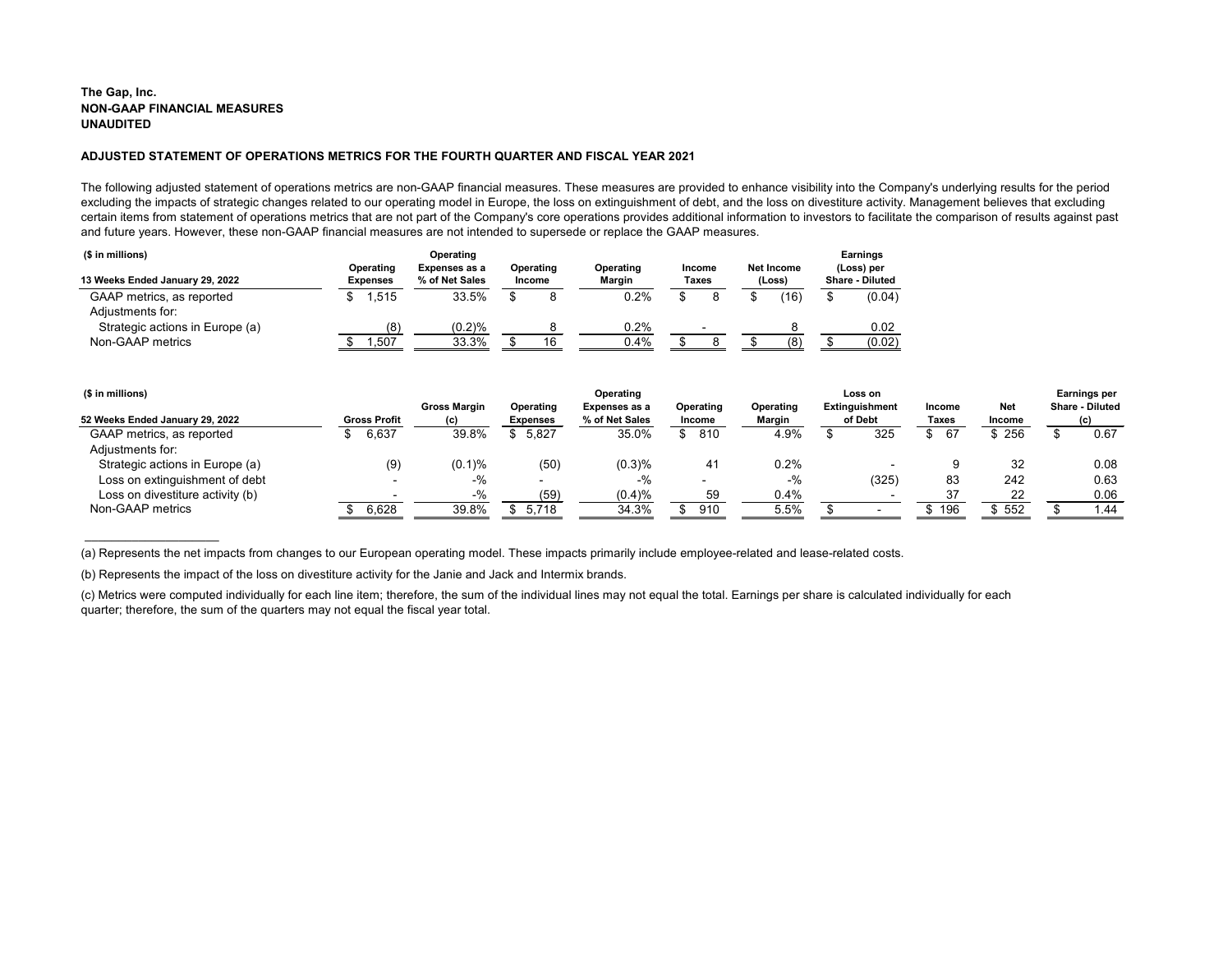\_\_\_\_\_\_\_\_\_\_\_\_\_\_\_\_\_\_\_\_

# **ADJUSTED STATEMENT OF OPERATIONS METRICS FOR THE FOURTH QUARTER AND FISCAL YEAR 2019**

The following adjusted statement of operations metrics are non-GAAP financial measures. These measures are provided to enhance visibility into the Company's underlying results for the period excluding the impacts of separation-related costs, specialty fleet restructuring costs, flagship impairment charges, a gain on sale of building, and the impact of an adjustment to our fiscal 2017 tax liability for additional guidance issued by the U.S. Treasury Department regarding the U.S. Tax Cuts and Jobs Act of 2017 ("TCJA"). Management believes that excluding certain items from statement of operations metrics that are not part of the Company's core operations provides additional information to investors to facilitate the comparison of results against past and future years. However, these non-GAAP financial measures are not intended to supersede or replace the GAAP measures.

| (\$ in millions)<br>13 Weeks Ended February 1, 2020 | <b>Gross Profit</b> | <b>Gross</b><br>Margin (e) |   | <b>Operating</b><br><b>Expenses</b> | Operating<br>Expenses as a %<br>of Net Sales (e)           | <b>Operating</b><br><b>Income</b><br>(loss) | <b>Operating</b><br>Margin                         |   | <b>Income</b><br>Taxes | <b>Net</b><br><b>Income</b><br>(loss) | Earnings<br>(loss) per<br>Share -<br><b>Diluted</b> |
|-----------------------------------------------------|---------------------|----------------------------|---|-------------------------------------|------------------------------------------------------------|---------------------------------------------|----------------------------------------------------|---|------------------------|---------------------------------------|-----------------------------------------------------|
| GAAP metrics, as reported                           | ,674                | 35.8%                      | S | ,919                                | 41.1%                                                      | \$ (245)                                    | (5.2)%                                             | J | (70)                   | (184)                                 | (0.49)                                              |
| Adjustments for:                                    |                     |                            |   |                                     |                                                            |                                             |                                                    |   |                        |                                       |                                                     |
| Separation-related costs (a)                        |                     | 0.0%                       |   | (188)                               | $(4.0)\%$                                                  | 189                                         | 4.0%                                               |   | 48                     | 141                                   | 0.38                                                |
| Specialty fleet restructuring costs (b)             | 21                  | 0.4%                       |   | (17)                                | (0.4)%                                                     | 38                                          | 0.8%                                               |   |                        | 38                                    | 0.10                                                |
| Flagship impairment charges (c)                     |                     | $-$ %                      |   | (296)                               | (6.3)%                                                     | 296                                         | 6.3%                                               |   | 74                     | 222                                   | 0.59                                                |
| Non-GAAP metrics                                    | ,696                | 36.3%                      |   | ,418                                | 30.3%                                                      | 278                                         | 5.9%                                               |   | 52                     | 217                                   | 0.58                                                |
| (\$ in millions)                                    |                     | C <sub>max</sub>           |   | $O$ <i>navatina</i>                 | <b>Operating</b><br>$E$ <i>vnannann na n</i> $\frac{0}{2}$ | $O$ navatina                                | $O$ <sub>n</sub> $S$ <sub>n</sub> $S$ <sub>1</sub> |   | <u> Inaama</u>         | <b>Mat</b>                            | <b>Earnings per</b><br><b>Chave</b>                 |

|                                         |                     |                            |                                     | --------                            |                            |                                   |                        |                      |                           |
|-----------------------------------------|---------------------|----------------------------|-------------------------------------|-------------------------------------|----------------------------|-----------------------------------|------------------------|----------------------|---------------------------|
| 52 Weeks Ended February 1, 2020         | <b>Gross Profit</b> | <b>Gross</b><br>Margin (e) | <b>Operating</b><br><b>Expenses</b> | Expenses as a %<br>of Net Sales (e) | Operating<br><b>Income</b> | <b>Operating</b><br><b>Margin</b> | <b>Income</b><br>Taxes | <b>Net</b><br>Income | Share -<br><b>Diluted</b> |
| GAAP metrics, as reported               | 6,133               | 37.4%                      | 5,559<br>\$                         | 33.9%                               | 574                        | 3.5%                              | 177                    | 351<br>\$.           | 0.93                      |
| Adjustments for:                        |                     |                            |                                     |                                     |                            |                                   |                        |                      |                           |
| Separation-related costs (a)            |                     | 0.0%                       | (300)                               | (1.8)%                              | 301                        | $.8\%$                            |                        | 224                  | 0.59                      |
| Specialty fleet restructuring costs (b) | 22                  | 0.1%                       | (39)                                | (0.2)%                              | 61                         | 0.4%                              |                        | 58                   | 0.15                      |
| Flagship impairment charges (c)         |                     | $-$ %                      | (296)                               | (1.8)%                              | 296                        | $1.8\%$                           | 74                     | 222                  | 0.59                      |
| Gain on sale of building                |                     | $-$ %                      | 191                                 | $.2\%$                              | (191)                      | $(1.2)\%$                         | (50)                   | (141)                | (0.37)                    |
| U.S. Federal tax reform adjustment (d)  |                     | $-$ %                      |                                     | $-$ %                               |                            | $-$ %                             | (30)                   | 30                   | 0.08                      |
| Non-GAAP metrics                        | 6,156               | 37.6%                      | 5.115                               | 31.2%                               | ,041                       | 6.4%                              | 251                    | 744                  | 1.97                      |
|                                         |                     |                            |                                     |                                     |                            |                                   |                        |                      |                           |

(a) Represents the impact of costs related to the Old Navy spin-off transaction that was subsequently cancelled. Separation-related amounts primarily consist of costs associated with information technology and fees for consulting and advisory services.

(b) Represents the impact of costs related to previously announced plans to restructure the specialty fleet and revitalize the Gap brand. These costs primarily include lease and employee-related costs.

(c) Represents non-cash impairment charges related to global flagship stores. Flagship impairment charges related to operating lease assets and store assets were \$223 million and \$73 million, respectively.

(d) Represents the impact of an adjustment to our fiscal 2017 tax liability for additional guidance issued by the U.S. Treasury Department regarding the TCJA.

(e) Metrics were computed individually for each line item; therefore, the sum of the individual lines may not equal the total.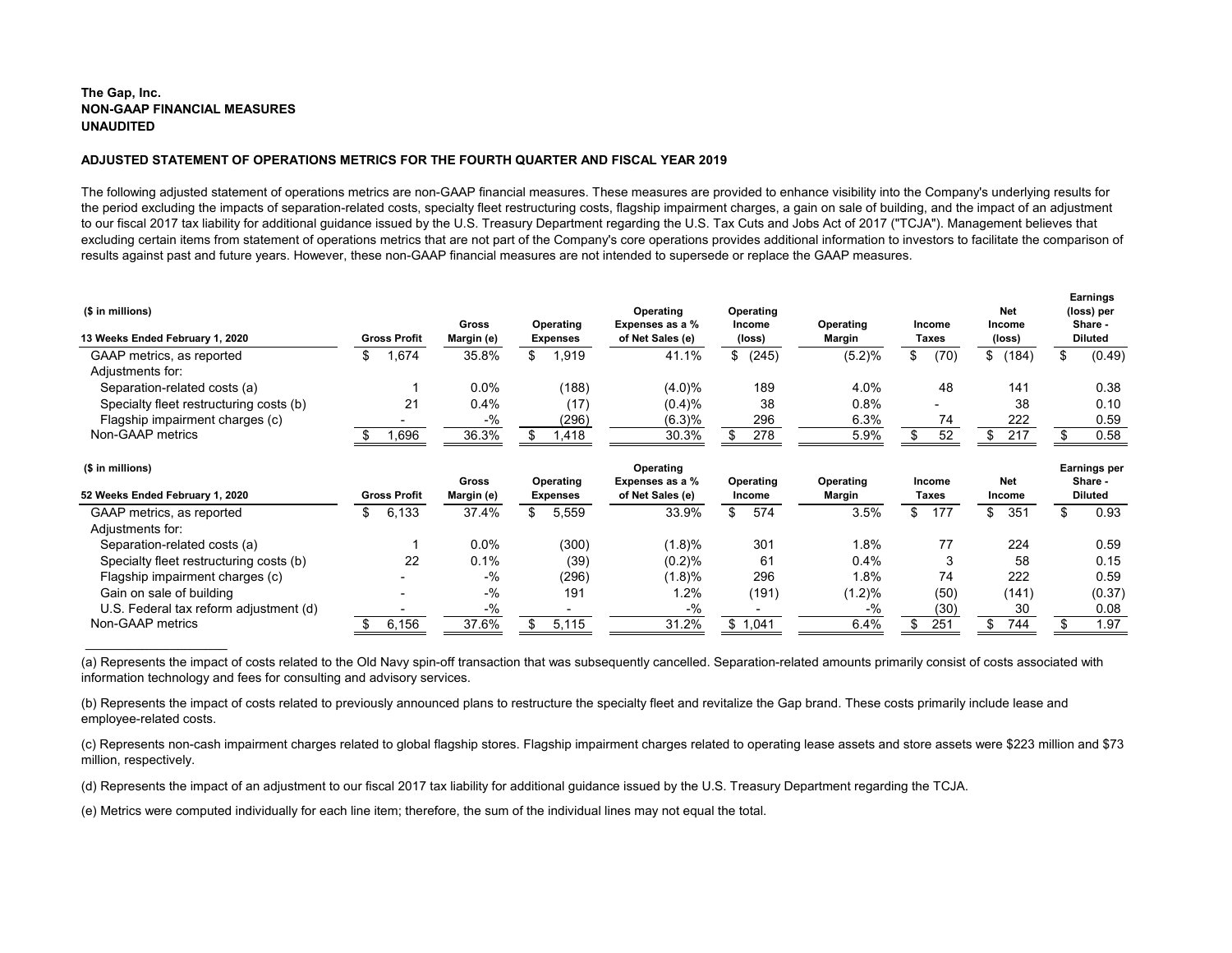\_\_\_\_\_\_\_\_\_\_\_\_\_\_\_\_\_\_\_\_

# **EXPECTED ADJUSTED EARNINGS PER SHARE FOR FISCAL YEAR 2022**

Expected adjusted diluted earnings per share is a non-GAAP financial measure. Expected adjusted diluted earnings per share for fiscal year 2022 is provided to enhance visibility into the Company's expected underlying results for the period excluding the estimated impact of strategic changes to our operating model in Mexico and the sale of the Company's U.K. distribution center. This non-GAAP financial measure is not intended to supersede or replace the GAAP measure.

|                                                |   | <b>January 28, 2023</b> | 52 Weeks Ending |                 |
|------------------------------------------------|---|-------------------------|-----------------|-----------------|
|                                                |   | <b>Low End</b>          |                 | <b>High End</b> |
| Expected earnings per share - diluted          | S | 1.95                    |                 | 2.15            |
| Add: Estimated impact of strategic actions (a) |   | 0.09                    |                 | 0.09            |
| Less: Estimated gain on sale of building (b)   |   | (0.19)                  |                 | (0.19)          |
| Expected adjusted earnings per share - diluted |   | 1.85                    |                 | 2.05            |

<sup>(</sup>a) Represents the estimated earnings per share impact, calculated net of tax at the expected effective tax rate, of estimated net costs related to strategic changes to our operating model in Mexico.

<sup>(</sup>b) Represents the estimated earnings per share impact, calculated net of tax at the expected effective tax rate, of an expected gain on the sale of our U.K. distribution center.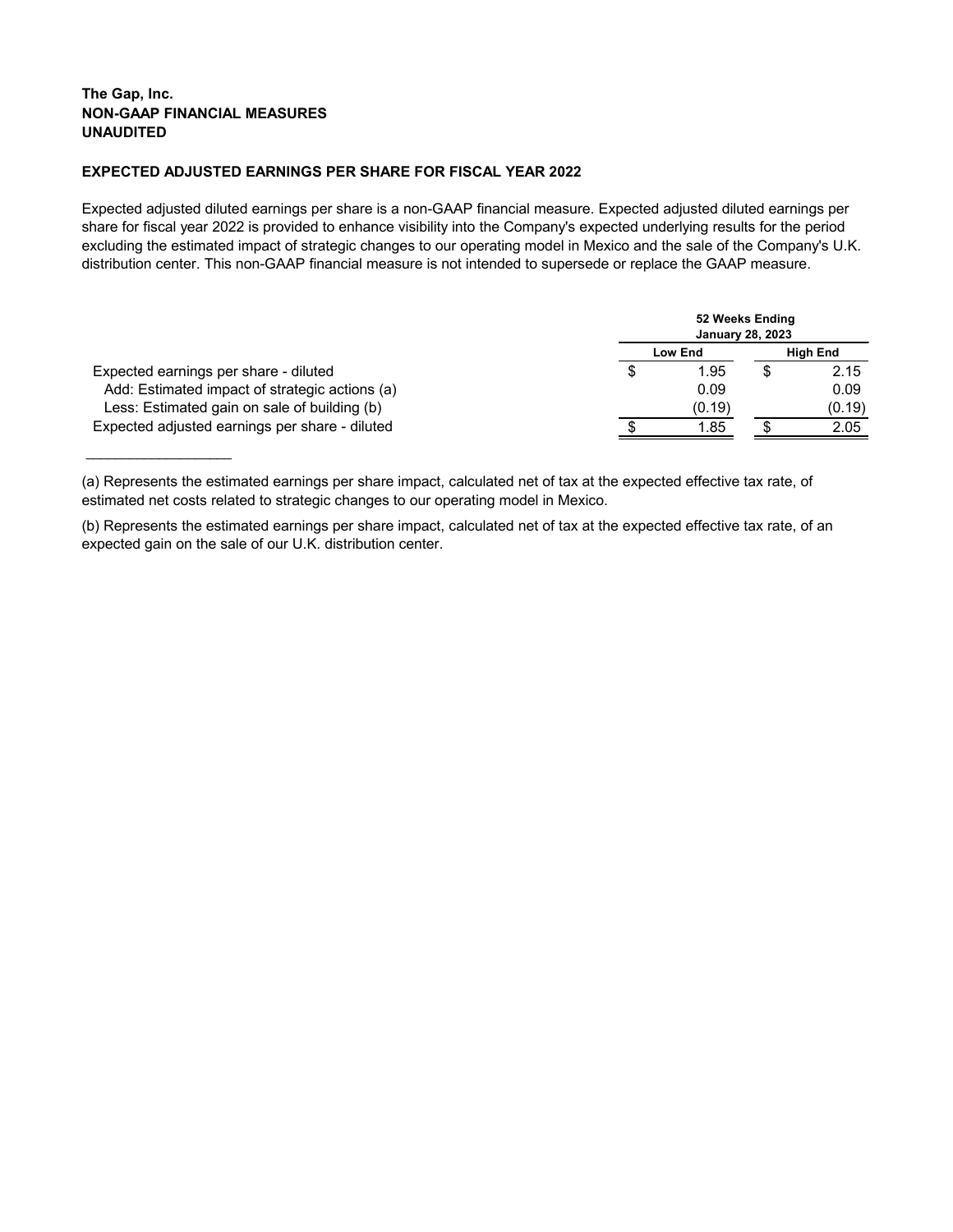# **The Gap, Inc. NET SALES RESULTS UNAUDITED**

The following table details the Company's fourth quarters and fiscal years 2021, 2020, and 2019 net sales (unaudited):

| (\$ in millions)                |                    |                         |                                         |             |                      |                     |
|---------------------------------|--------------------|-------------------------|-----------------------------------------|-------------|----------------------|---------------------|
| 13 Weeks Ended January 29, 2022 | Old Navy<br>Global | <b>Gap Global</b>       | <b>Banana</b><br><b>Republic Global</b> | Athleta (2) | Other (3)            | Total               |
| U.S. (1)                        | \$<br>2,097        | \$<br>761               | \$<br>532                               | \$<br>428   | \$<br>2              | \$<br>3,820         |
| Canada                          | 178                | 100                     | 54                                      | 9           |                      | 341                 |
| Europe                          | 1                  | 54                      | 2                                       |             |                      | 58                  |
| Asia                            | 1                  | 219                     | 21                                      |             |                      | 241                 |
| Other regions                   | 30                 | 30                      | 4                                       |             |                      | 65                  |
| Total                           | 2,307<br>\$        | 1,164<br>\$             | \$<br>613                               | 439<br>\$   | \$<br>$\overline{2}$ | \$<br>4,525         |
|                                 |                    |                         |                                         |             |                      |                     |
| (\$ in millions)                | Old Navy           |                         | <b>Banana</b>                           |             |                      |                     |
| 13 Weeks Ended January 30, 2021 | Global             | <b>Gap Global</b>       | <b>Republic Global</b>                  | Athleta (2) | Other (3)            | <b>Total</b>        |
| U.S. (1)                        | \$<br>2,189        | \$<br>704               | \$<br>438                               | \$<br>371   | \$<br>86             | \$<br>3,788         |
| Canada                          | 163                | 78                      | 40                                      |             |                      | 281                 |
| Europe                          |                    | 80                      | 2                                       |             |                      | 82                  |
| Asia                            |                    | 207                     | 20                                      |             |                      | 227                 |
| Other regions                   | 23                 | 19                      | 4                                       |             |                      | 46                  |
| Total                           | 2,375<br>\$        | 1,088<br>\$             | \$<br>504                               | \$<br>371   | \$<br>86             | 4,424<br>\$         |
|                                 |                    |                         |                                         |             |                      |                     |
| (\$ in millions)                | Old Navy           |                         | <b>Banana</b>                           |             |                      |                     |
| 13 Weeks Ended February 1, 2020 | Global             | <b>Gap Global</b>       | Republic Global (5)                     | Athleta (2) | Other (4)            | <b>Total</b>        |
| U.S. (1)                        | \$<br>2,055        | \$<br>781               | \$<br>642                               | \$<br>288   | \$<br>46             | \$<br>3,812         |
| Canada                          | 160                | 98                      | 60                                      |             |                      | 318                 |
| Europe                          |                    | 145                     | 4                                       |             |                      | 149                 |
| Asia                            | 15                 | 289                     | 26                                      |             |                      | 330                 |
| Other regions                   | 35<br>\$           | 25<br>\$<br>1,338       | 5<br>737                                | 288         | \$<br>46             | 65<br>\$<br>4,674   |
| Total                           | 2,265              |                         | \$                                      | \$          |                      |                     |
|                                 |                    |                         |                                         |             |                      |                     |
|                                 |                    |                         |                                         |             |                      |                     |
| (\$ in millions)                | Old Navy           |                         | <b>Banana</b>                           |             |                      |                     |
| 52 Weeks Ended January 29, 2022 | Global             | <b>Gap Global</b>       | <b>Republic Global</b>                  | Athleta (2) | Other (3)            | <b>Total</b>        |
| U.S. (1)                        | \$<br>8,272        | 2,608<br>\$             | \$<br>1,703                             | \$<br>1,432 | \$<br>102            | \$<br>14,117        |
| Canada                          | 713                | 349                     | 178                                     | 12          |                      | 1,252               |
| Europe                          | $\overline{c}$     | 328                     | 8                                       | 2           |                      | 340                 |
| Asia                            | $\overline{2}$     | 658                     | 70                                      |             |                      | 730                 |
| Other regions                   | 93                 | 120                     | 17                                      |             |                      | 231                 |
| Total                           | 9,082<br>\$        | 4,063<br>\$             | 1,976<br>\$                             | 1,447       | \$<br>102            | 16,670<br>\$        |
| (\$ in millions)                |                    |                         |                                         |             |                      |                     |
|                                 | Old Navy           |                         | <b>Banana</b><br><b>Republic Global</b> | Athleta (2) |                      |                     |
| 52 Weeks Ended January 30, 2021 | Global<br>\$       | <b>Gap Global</b><br>\$ |                                         | \$          | Other (3)            | <b>Total</b>        |
| U.S. (1)                        | 6,898<br>578       | 2,099                   | \$<br>1,242                             | 1,135       | \$<br>276            | \$<br>11,650        |
| Canada                          |                    | 261                     | 130                                     |             | 3                    | 972                 |
| Europe                          | 4                  | 319                     | 10                                      |             |                      | 329                 |
| Asia                            |                    | 642                     | 64                                      |             |                      | 710                 |
| Other regions                   | 56<br>7,536        | 67<br>3,388             | 16<br>1,462<br>\$                       | 1,135       | 279<br>\$            | 139<br>\$<br>13,800 |
| Total                           |                    |                         |                                         |             |                      |                     |
| (\$ in millions)                | Old Navy           |                         | <b>Banana</b>                           |             |                      |                     |
| 52 Weeks Ended February 1, 2020 | Global             | <b>Gap Global</b>       | Republic Global (5)                     | Athleta (2) | Other (4)            | <b>Total</b>        |
| U.S. (1)                        | \$<br>7,259        | \$<br>2,723             | \$<br>2,191                             | \$<br>978   | \$<br>247            | \$<br>13,398        |
| Canada                          | 587                | 349                     | 215                                     |             | $\overline{2}$       | 1,153               |
| Europe                          |                    | 525                     | 14                                      |             |                      | 539                 |
| Asia                            | 45                 | 943                     | 96                                      |             |                      | 1,084               |
| Other regions<br>Total          | 92<br>7,983<br>\$  | 94<br>\$<br>4,634       | 23<br>2,539<br>\$                       | 978<br>\$   | 249<br>\$            | 209<br>\$<br>16,383 |

(1) U.S. includes the United States, Puerto Rico, and Guam.

\_\_\_\_\_\_\_\_\_\_\_\_\_\_\_\_\_\_\_\_

(2) Previously, net sales for the Athleta brand were grouped within the "Other" column. Beginning in fiscal 2021, we have made a change for all periods presented to break out Athleta net sales into its own column.

(3) Primarily consists of net sales for the Intermix, Janie and Jack, and Hill City brands. The divestiture of Janie and Jack was completed on April 8, 2021. The divestiture of Intermix was completed on May 21, 2021. Hill City brand was closed in January 2021. Additionally, beginning in the second quarter of fiscal 2020, net sales from the business-to-business program and beginning in the fourth quarter of fiscal 2021, other revenue generating initiatives are also included.

(4) Primarily consists of net sales for Intermix and Hill City brands as well as a portion of income related to our credit card agreement.

(5) Banana Republic Global fiscal year 2019 net sales include the Janie and Jack brand.